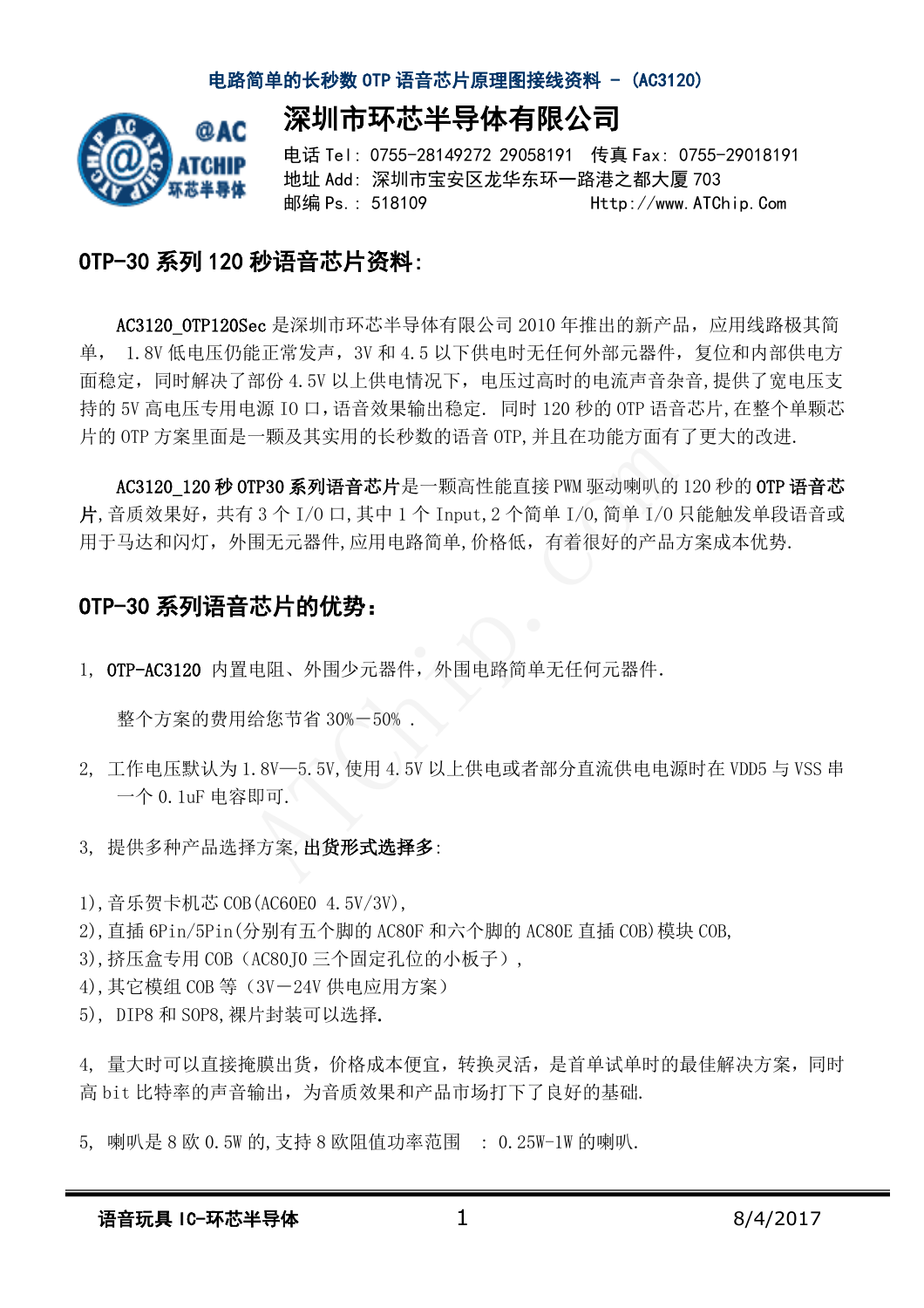

6, 支持低电压马达复位功能,同时可能 IO 口的下拉阻值进行选择,以适用光控等多种场合。

# ◆ AC3120 Application Circuit 简单应用电路接线方法

### **AC3120 3V Stand-alone Mode /** 按键触发直推喇叭模式 PWM

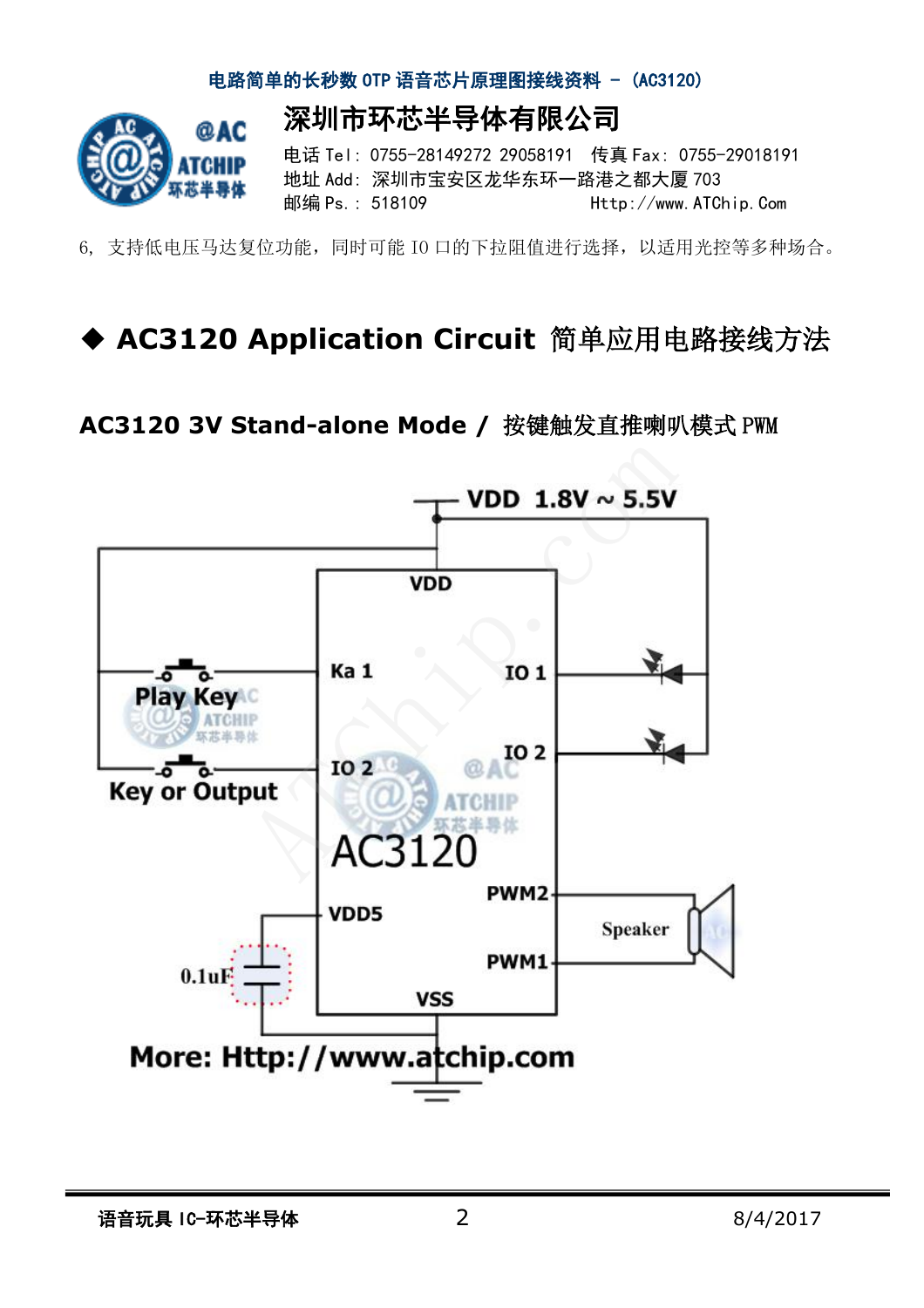深圳市环芯半导体有限公司



电话 Tel: 0755-28149272 29058191 传真 Fax: 0755-29018191 地址 Add: 深圳市宝安区龙华东环一路港之都大厦 703 邮编 Ps.: 518109 Http://www.ATChip.Com

## ◆ AC3120 Pad Location 裸片绑定图

**CHIP SIZE: (a**0c, a0c) **UM**



#### *Note*注意事项*:*

**\*\*\* The IC substrate must be connected to VSS or Floating.** 芯片衬底为接地 **VSS**。

*\*\*\** **At high voltage of 4.5V or higher voltage, VDD5 may be connected to VSS with a 0.1uF cap for less power noise. At 3V, VDD5 don't need to connect any capacitor and can be kept this pad floating to save a capacitor.** 

绑定位 **VDD5** 仅在 **4.5V** 以上有杂音时使用,**3V** 不需要接地 **104** 电容**.**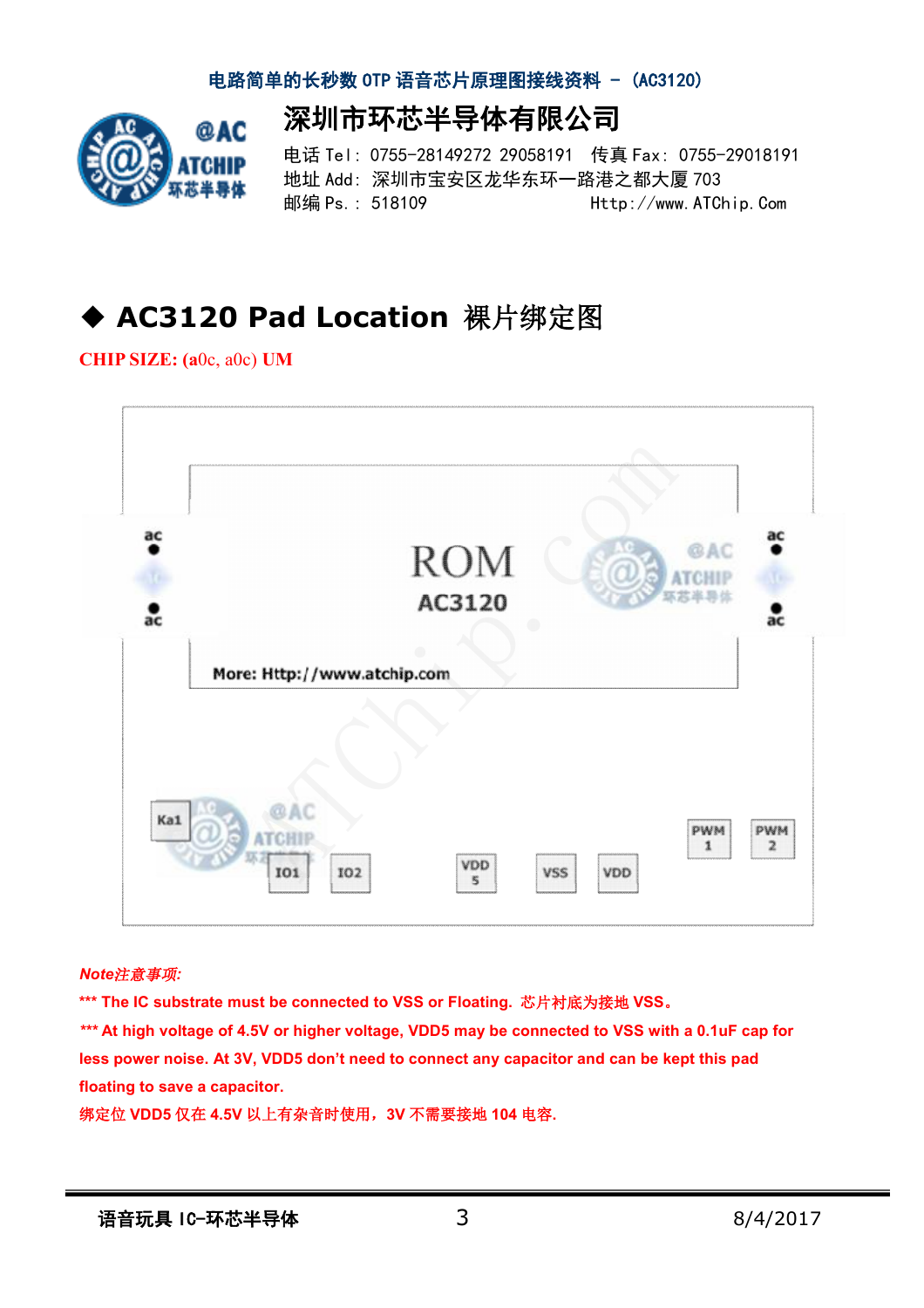深圳市环芯半导体有限公司



电话 Tel: 0755-28149272 29058191 传真 Fax: 0755-29018191 地址 Add: 深圳市宝安区龙华东环一路港之都大厦 703 邮编 Ps.: 518109 Http://www.ATChip.Com

# ◆ DC CHARACTERISTICS 电气特性和参数

| Symbol       | <b>Parameter</b>                               | Min.       | Typ.       | Max.         | <b>Unit</b>  | <b>Condition</b> |                             |
|--------------|------------------------------------------------|------------|------------|--------------|--------------|------------------|-----------------------------|
| <b>VDD</b>   | Operating voltage                              | 1.8        | 3.0        | 5.5          | $\vee$       |                  |                             |
| Isb          | Standby current,<br>$VDD=3V/4.5V$              |            |            | $\mathbf{1}$ |              | uA               | No loading                  |
|              | Operating                                      | $VDD = 3V$ |            | 850          |              |                  |                             |
| Iop          | current                                        | $VDD=4.5V$ |            | 1100         |              |                  |                             |
| Iih          | Input current (1M ohms<br>pull-low, AC80 only) |            |            |              | 3            | uA               | $VDD = 3V$                  |
|              |                                                |            |            |              | 8            |                  | $VDD=4.5V$                  |
| Iih          | Input current (300k ohms<br>pull-low)          |            |            |              | 10           | uA               | $VDD = 3V$                  |
|              |                                                |            |            |              | 25           |                  | $VDD=4.5V$                  |
|              | Input current (100k ohms<br>pull-low)          |            | $\bigcirc$ |              | 30           | uA               | $VDD = 3V$                  |
| Iih          |                                                |            |            |              | 80           |                  | $VDD=4.5V$                  |
|              | Output drive current                           |            |            | $-10$        |              | mA               | $VDD=3V$ , $Voh=1.0V$       |
| Ioh          |                                                |            |            | $-20$        |              |                  | VDD=4.5V, Voh=2.2V          |
| Iol          | Output sink current                            |            |            | 20           |              | mA               | $VDD=3V, Vol=1.0V$          |
|              |                                                |            |            | 34           |              |                  | $VDD=4.5V, Vol=1.0V$        |
| Ioh          | PWM1, PWM2 output current                      |            |            | $-65$        |              | mA               | $VDD=3V$ , $Voh=1.5V$       |
| Iol          |                                                |            |            | 65           |              |                  | $VDD=3V, Vol=1.5V$          |
| $\Delta$ F/F | Frequency<br>deviation by<br>voltage drop      | $VDD = 3V$ |            | $\mathbf{1}$ |              | $\frac{0}{0}$    | Fosc(3.0v)-Fosc(2.4v)       |
|              |                                                |            |            |              |              |                  | Fosc(3v)                    |
|              |                                                | $VDD=4.5V$ |            | 0.1          |              |                  | Fosc(4.5v)-Fosc(3.0v)       |
|              |                                                |            |            |              |              |                  | Fosc(4.5v)                  |
|              | Frequency lot deviation,                       |            | $-1$       |              | $\mathbf{1}$ | $\frac{0}{0}$    | $Fmax(3.0v)$ -Fmin $(3.0v)$ |
| $\Delta$ F/F | $(VDD=3V)$                                     |            |            |              |              |                  | Fmax(3.0v)                  |
| Fosc         | <b>Oscillation Frequency</b>                   |            | 1.31       | 1.54         | 1.61         | <b>MHz</b>       | $VDD = 1.8 \times 5.5V$     |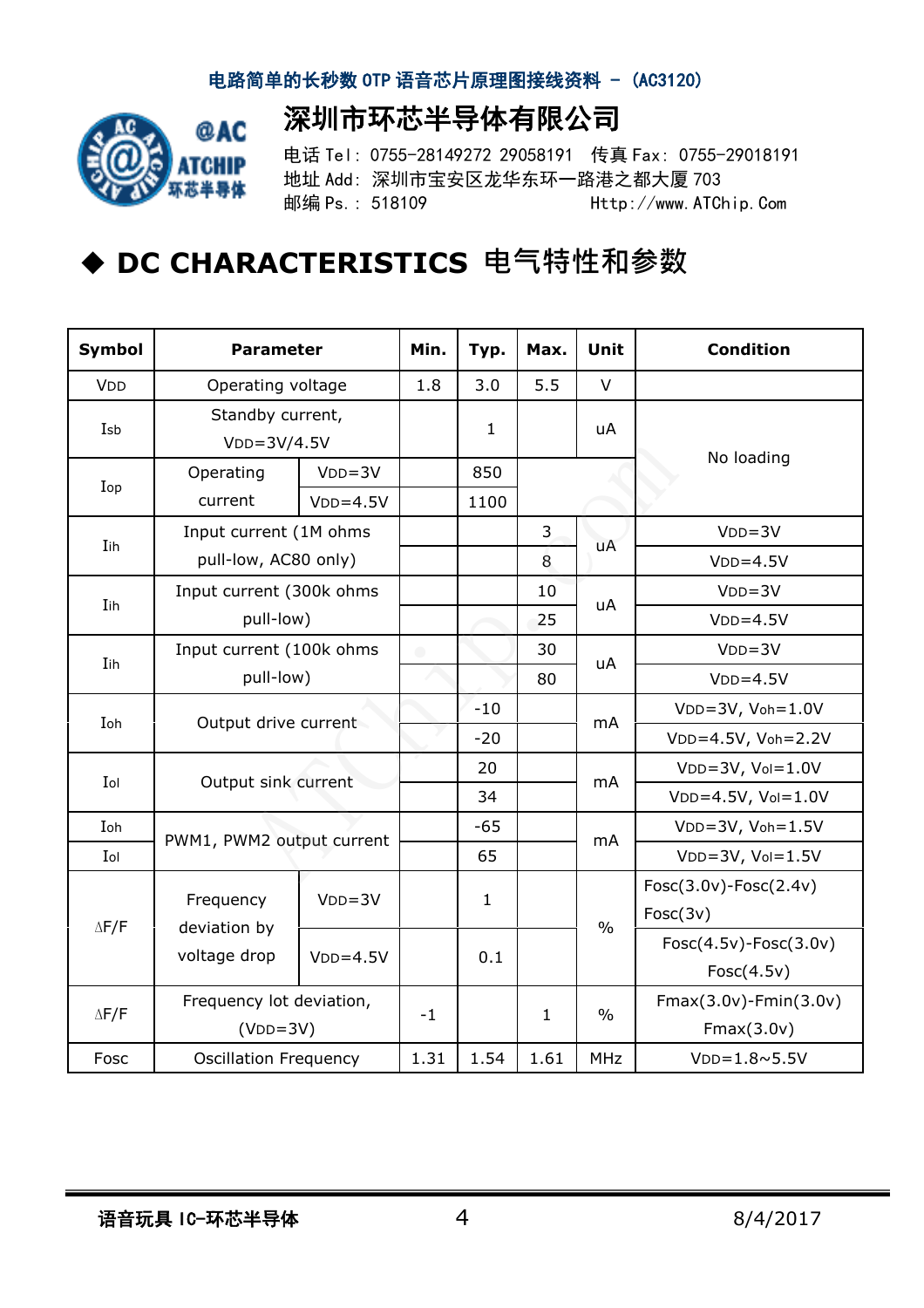深圳市环芯半导体有限公司



电话 Tel: 0755-28149272 29058191 传真 Fax: 0755-29018191 地址 Add: 深圳市宝安区龙华东环一路港之都大厦 703 邮编 Ps.: 518109 Http://www.ATChip.Com

# u **AC3120 SIP 6Pin COB Package Information 6**

脚直插 **COB** 软封装资料**///** 最常见语音芯片 **COB** 软封装形式

### **AC3120-OTP120Sec**

### **Sip 6Pin COB AC80E**

单列直插 **COB** 脚位**资料**



直插 1-6 脚顺序为从左至右.

直插语音 COB 脚位资料 AC80E 请参照实际样品情况.

实物图片,仅供参考. 若有改动,恕不另行通知. #培言 COB 脚位 5<br>※照实际样品情况.<br>勿图片,仅供参考.<br>『改动,恕不另行通



直插 6 脚 COB 脚位资料:

| <b>NAME</b>      |  |  |  |
|------------------|--|--|--|
| Ka1              |  |  |  |
| IO <sub>2</sub>  |  |  |  |
| PWM1             |  |  |  |
| PWM <sub>2</sub> |  |  |  |
| <b>VDD</b>       |  |  |  |
| <b>VSS</b>       |  |  |  |
|                  |  |  |  |

更多资料,请访问深圳市环芯半导体有限公司 网站: http://www.atchip.com/otp.asp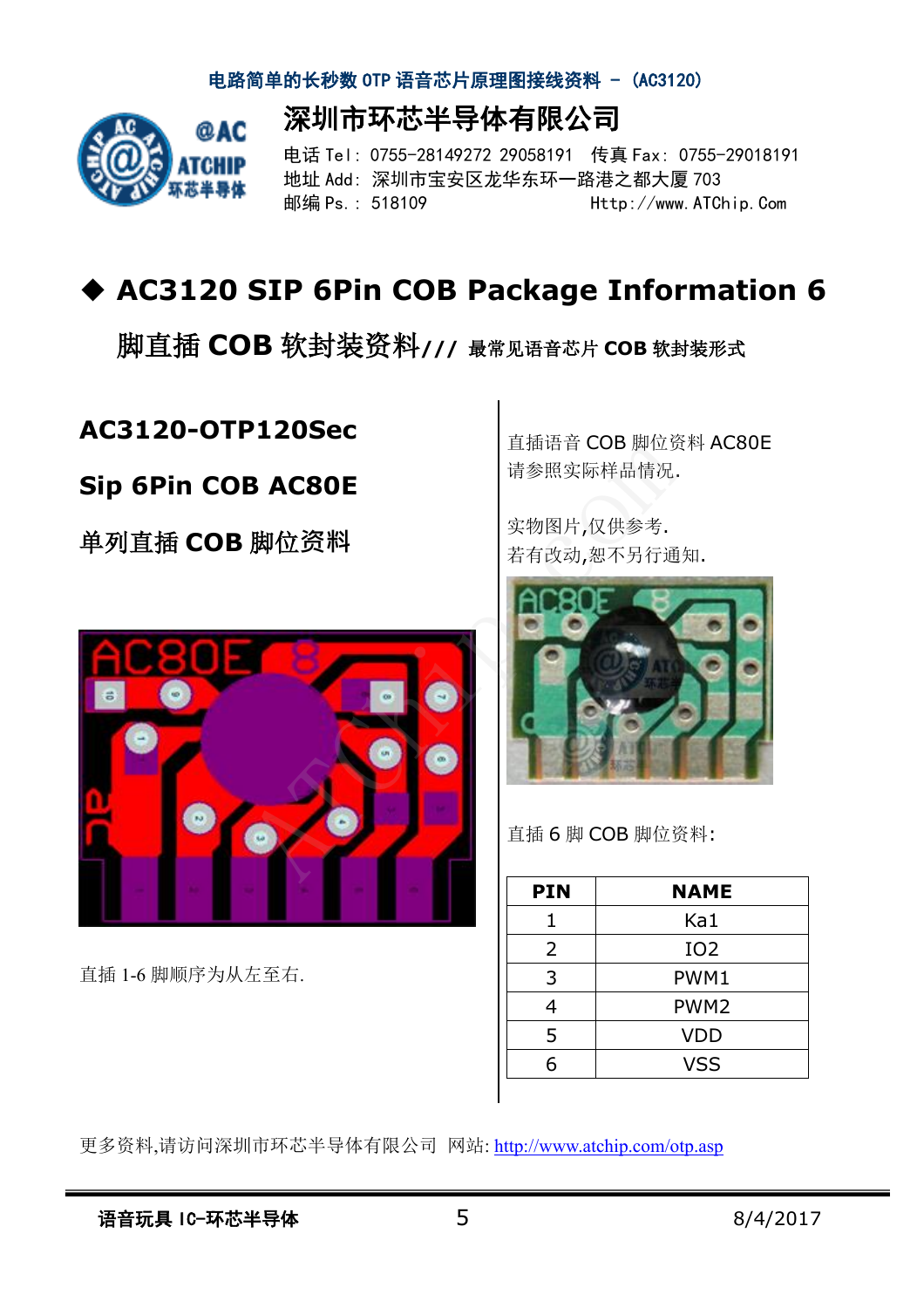深圳市环芯半导体有限公司



电话 Tel: 0755-28149272 29058191 传真 Fax: 0755-29018191 地址 Add: 深圳市宝安区龙华东环一路港之都大厦 703 邮编 Ps.: 518109 Http://www.ATChip.Com

# u **AC3120 MusicCarcd COB Information** 音乐贺卡

机芯 **3V/4.5V** 软封装资料**///** 最常见语音芯片 **COB** 封装形式

### **AC3120- OTP120Sec**

### **MusicCard COB AC60E**

**贺卡机芯 COB** 脚位**资料**



3V 和 4.5V AG10,LR54 的贺卡机芯 PCB

语音贺卡 COB 脚位资料 AC60E 请参照实际样品情况. 语音贺卡 COB 脚位资料,<br>请参照实际样品情况.<br>实物图片,仅供参考.<br>实物图片,仅供参考.

实物图片,仅供参考.





更多资料,请访问深圳市环芯半导体有限公司 网站: http://www.atchip.com/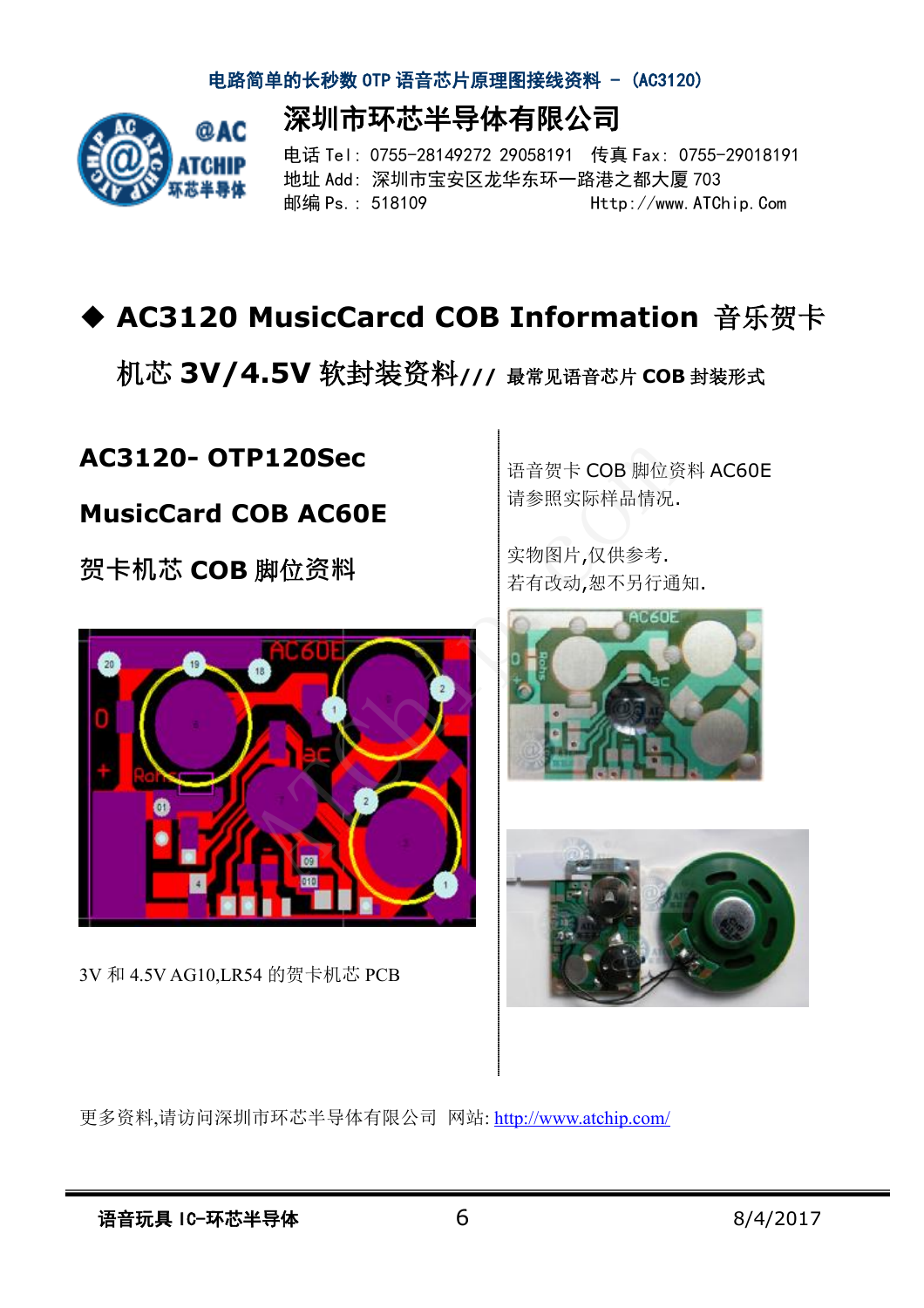![](_page_6_Picture_1.jpeg)

深圳市环芯半导体有限公司 电话 Tel: 0755-28149272 29058191 传真 Fax: 0755-29018191

地址 Add: 深圳市宝安区龙华东环一路港之都大厦 703 邮编 Ps.: 518109 Http://www.ATChip.Com

# u **AC3120 Squeeze Box COB Information** 软封装挤

压盒 **COB** 资料 **///** 最常见语音芯片 **COB** 封装形式

### **AC3120- OTP120Sec**

### **Squeeze Box AC80J**

挤压盒 **COB** 脚位资料

![](_page_6_Picture_9.jpeg)

最常见的标准片挤压盒机芯 PCB

挤压盒语音 COB 脚位资料 请参照实际样品情况.

AC80J 实物图片,仅供参考. 疥压盘培言 COB 脚位员↑<br>请参照实际样品情况.<br>工务<br>实物图片,仅供参考.<br>实物图片,仅供参考.

![](_page_6_Picture_13.jpeg)

更多资料,请访问深圳市环芯半导体有限公司 网站: http://www.atchip.com/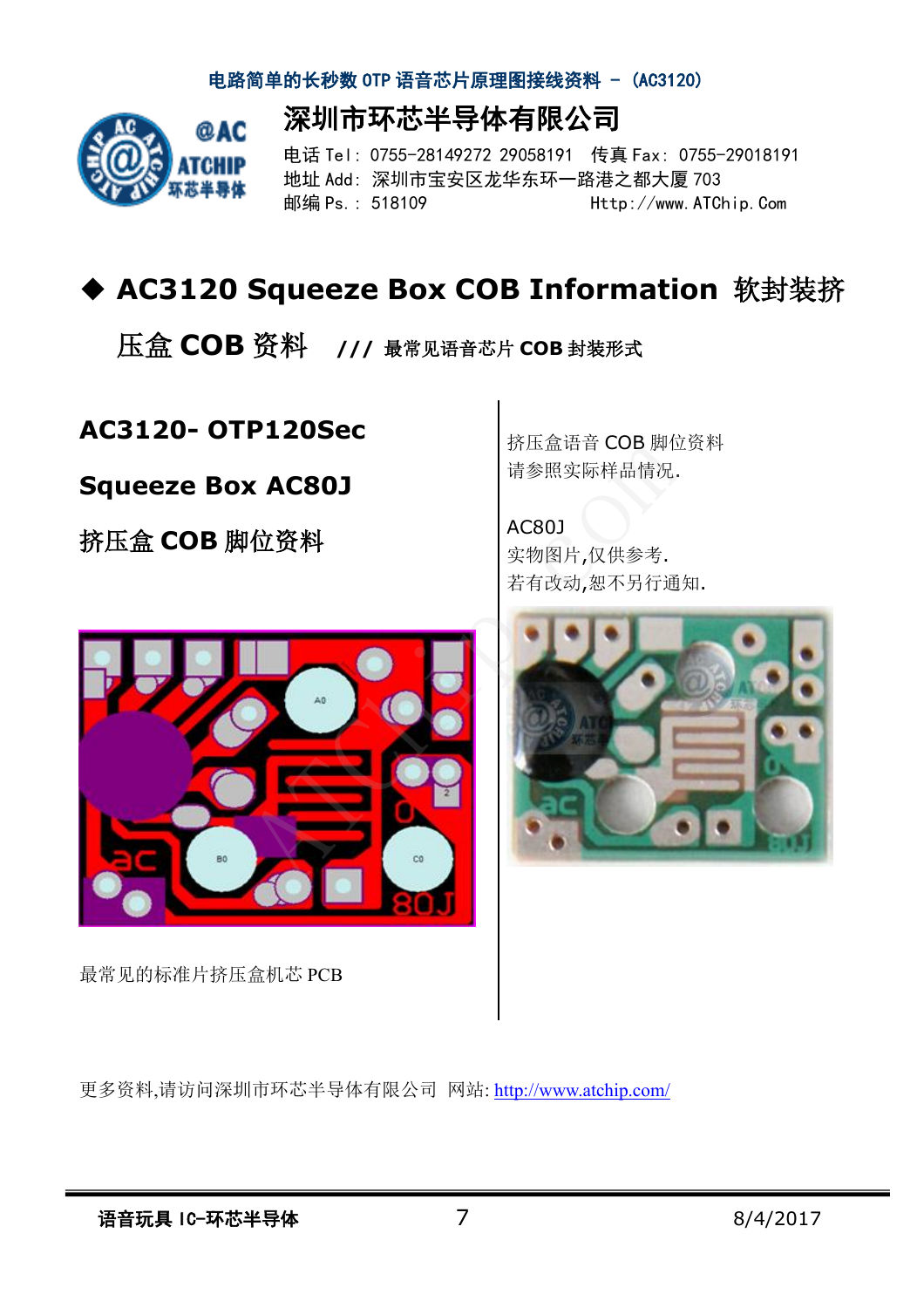深圳市环芯半导体有限公司

![](_page_7_Picture_1.jpeg)

电话 Tel: 0755-28149272 29058191 传真 Fax: 0755-29018191 地址 Add: 深圳市宝安区龙华东环一路港之都大厦 703 邮编 Ps.: 518109 Http://www.ATChip.Com

## u 无开模具费用**,**提供各种常用软封装 **COB (**限纸板 **PCB)**

### **AC80A 2032** 电池 **3V** 供电

常用语音机芯 **COB** 

适用于各种音乐礼盒和光控小批量方案.

语音 COB 脚位资料 请参照实际样品情况.

![](_page_7_Picture_8.jpeg)

AC80A PCBA 机芯 实物图片,仅供参考. 若有改动,恕不另行通知.

### **AC90Y** 钮扣电池 **3V** 供电 **COB**

适用钮扣式电池 AG10,LR54; AG12,LR43; AG13,LR44 的 3V 机芯 COB

适用于各种音乐礼盒和光控小批量方案.

语音 COB 脚位资料 请参照实际样品情况. R44 的 5v 机心し<br>-种音乐礼盒和光控<br>B 脚位资料<br>:际样品情况.

![](_page_7_Picture_14.jpeg)

AC90Y3 PCBA 机芯 实物图片,仅供参考. 若有改动,恕不另行通知.

更多资料,请访问深圳市环芯半导体有限公司 网站: http://www.atchip.com/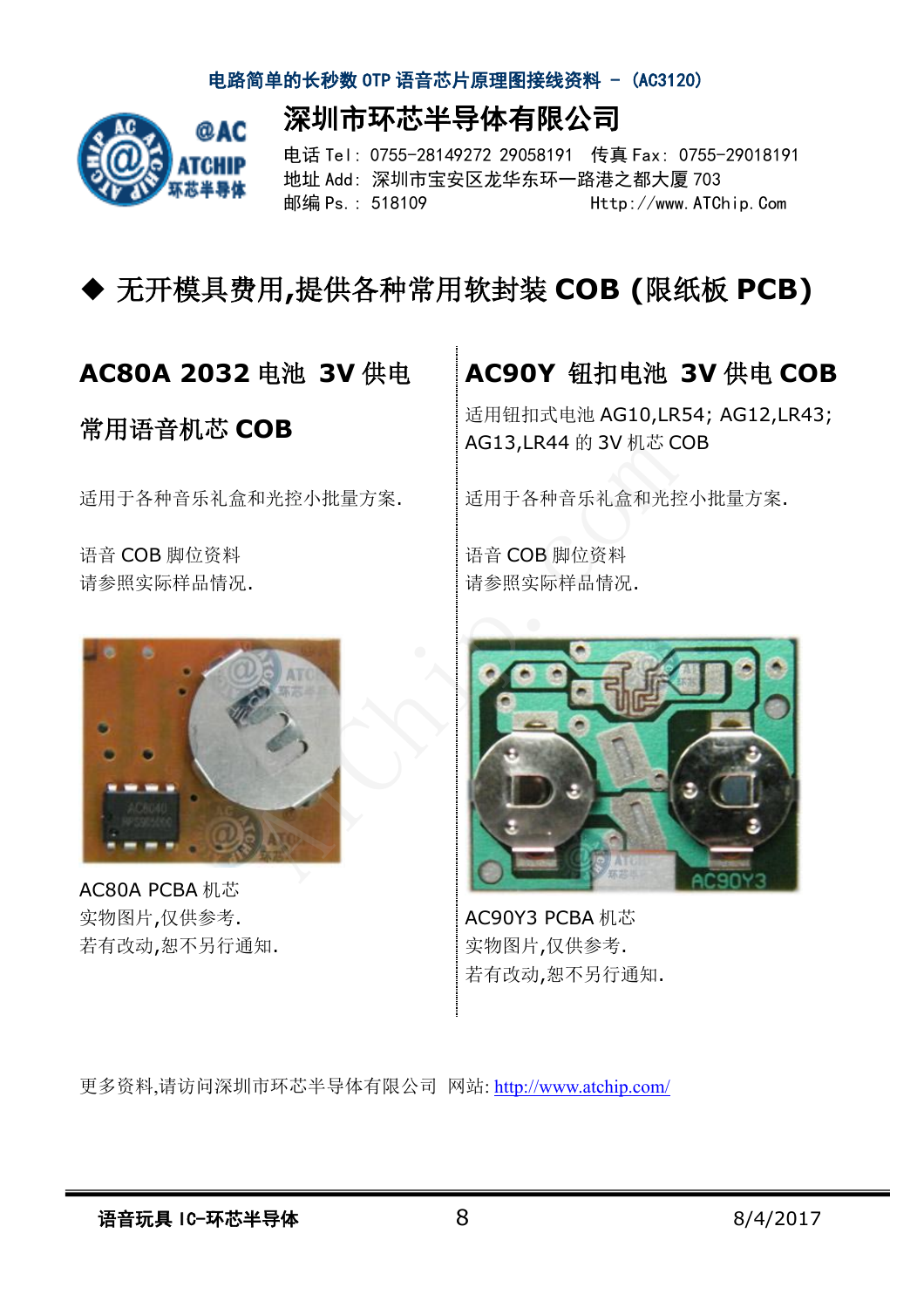深圳市环芯半导体有限公司

![](_page_8_Picture_1.jpeg)

电话 Tel: 0755-28149272 29058191 传真 Fax: 0755-29018191 地址 Add: 深圳市宝安区龙华东环一路港之都大厦 703 邮编 Ps.: 518109 Http://www.ATChip.Com

# u **AC3120 Package PIN Information** 硬封装资料

### **AC3120-DIP8/SOP8**

![](_page_8_Figure_5.jpeg)

| <b>PIN</b>     | <b>NAME</b>      |
|----------------|------------------|
| 1              | VDD5             |
| $\overline{2}$ | PWM <sub>2</sub> |
| 3              | PWM1             |
| 4              | <b>VDD</b>       |
| 5              | <b>VSS</b>       |
| 6              | IO1              |
| 7              | Ka1              |
| 8              | IO <sub>2</sub>  |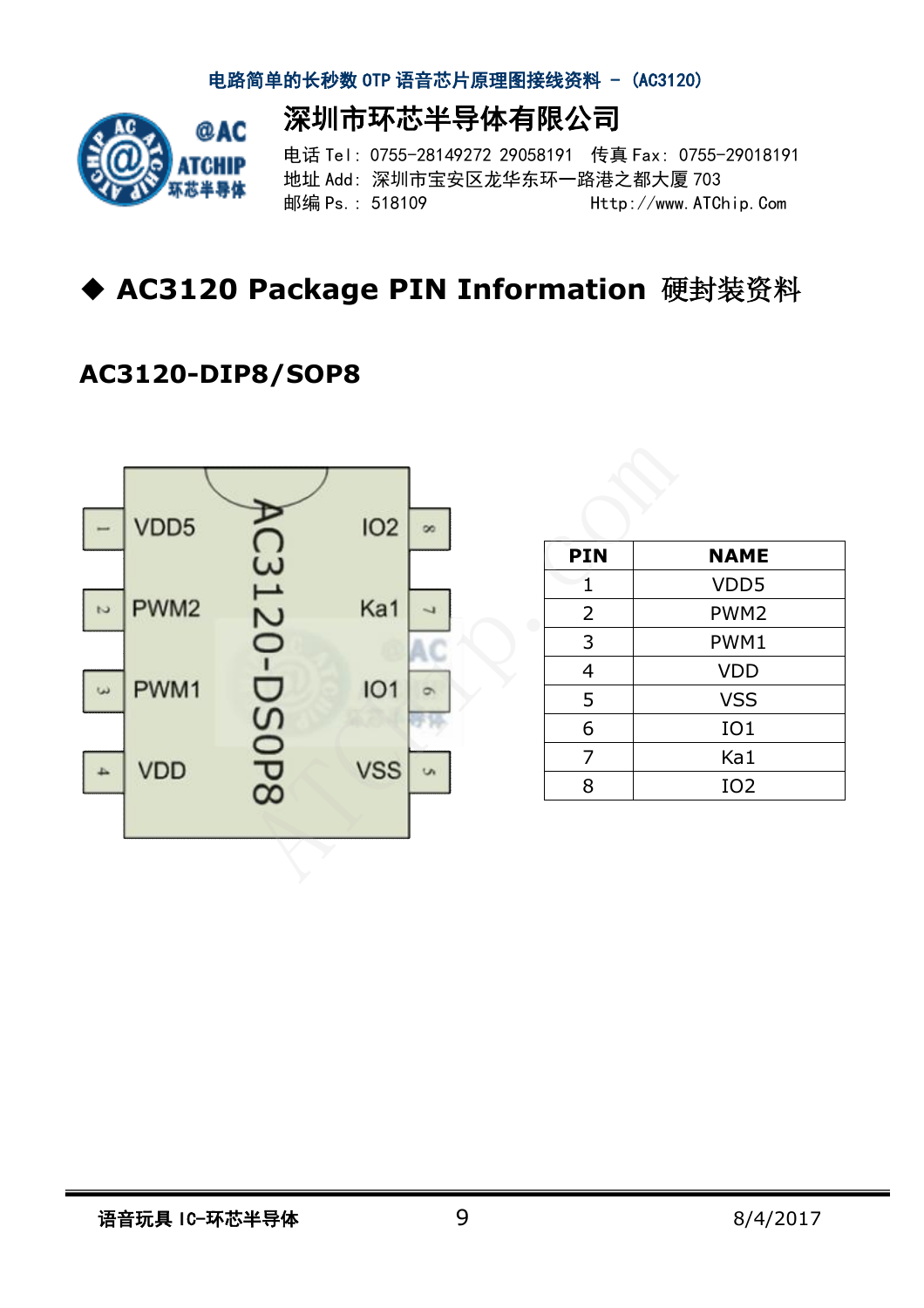![](_page_9_Picture_1.jpeg)

深圳市环芯半导体有限公司

电话 Tel: 0755-28149272 29058191 传真 Fax: 0755-29018191 地址 Add: 深圳市宝安区龙华东环一路港之都大厦 703 邮编 Ps.: 518109 Http://www.ATChip.Com

### **DIP8** 双列直插封装尺寸大小 **(PDIP SIZE):**

![](_page_9_Figure_5.jpeg)

### **SOP8** 贴片芯片封装尽寸大小**(SOP SIZE):**

![](_page_9_Figure_7.jpeg)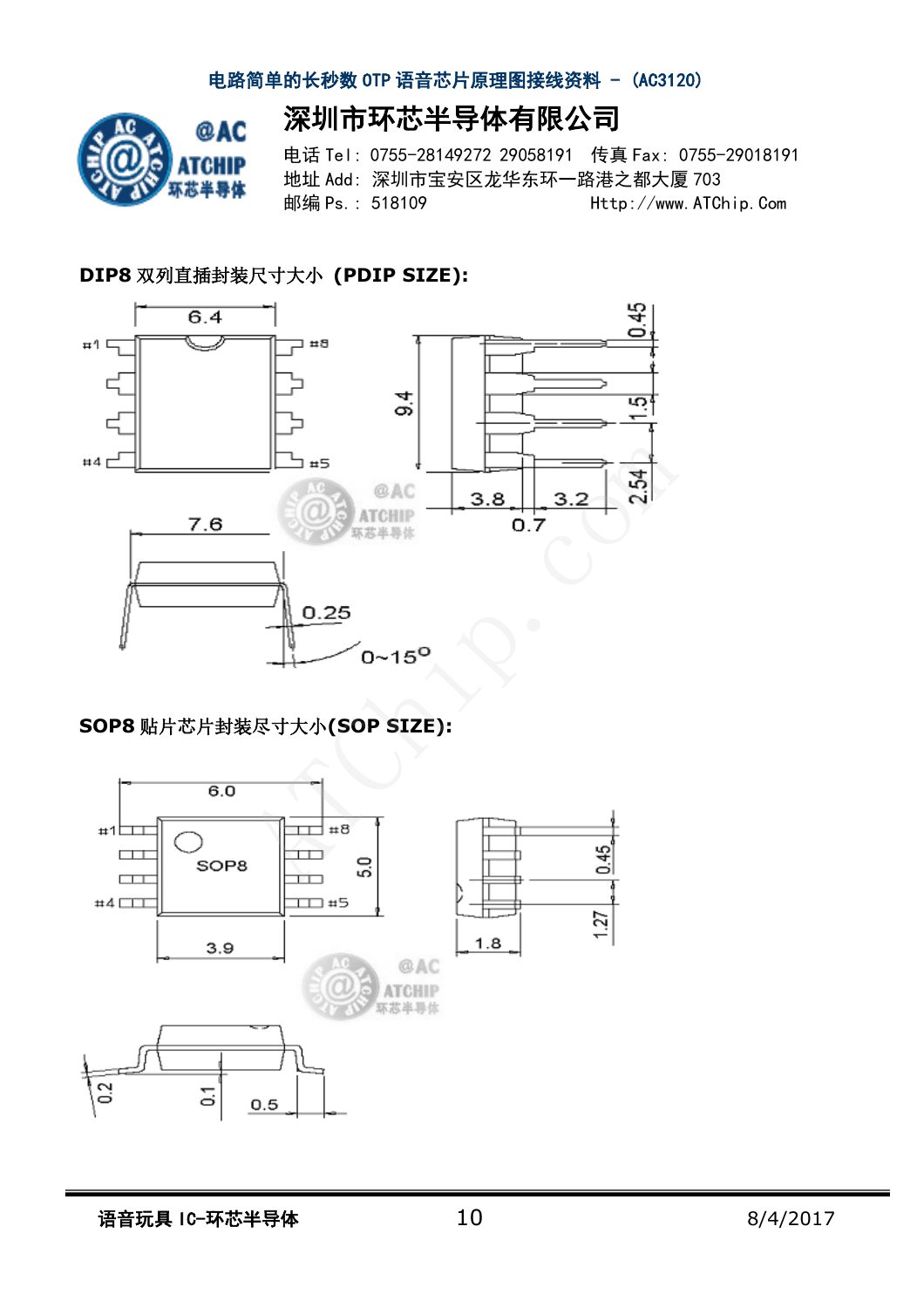深圳市环芯半导体有限公司

![](_page_10_Picture_1.jpeg)

电话 Tel: 0755-28149272 29058191 传真 Fax: 0755-29018191 地址 Add: 深圳市宝安区龙华东环一路港之都大厦 703 邮编 Ps.: 518109 Http://www.ATChip.Com

# u **Writer Mapping Description / OTP30** 系列

Writer Pin 烧录引脚 **: Ka1, IO1, IO2, VSS, PWM2, VDD** 

| <b>PAD Name</b> |  | <b>AC3120-SOP8</b> | <b>AC3120-DIP8</b> |  |
|-----------------|--|--------------------|--------------------|--|
|                 |  |                    |                    |  |
| VDD5            |  | <b>1, VDD5</b>     | <b>1, VDD5</b>     |  |
| <b>PWM2</b>     |  | <b>2, PWM2</b>     | <b>2, PWM2</b>     |  |
| <b>PWM1</b>     |  | 3, PWM1            | <b>3, PWM1</b>     |  |
| <b>VDD</b>      |  | 4, VDD             | 4, VDD             |  |
|                 |  |                    |                    |  |
| <b>VSS</b>      |  | <b>5, VSS</b>      | <b>5, VSS</b>      |  |
| <b>IO1</b>      |  | 6, IO1             | <b>6, IO1</b>      |  |
| Ka1             |  | 7, Ka1             | 7, Ka1             |  |
| <b>IO2</b>      |  | <b>8, IO2</b>      | 8, 102             |  |

| <b>Pad Name</b>  | ATTR.    | <b>Description</b>                                              |  |  |
|------------------|----------|-----------------------------------------------------------------|--|--|
| Ka1              |          | Input pin, active high, or positive high power for programming. |  |  |
| IO1              | I/O      | Output or input pin. To be input, active high.                  |  |  |
| IO <sub>2</sub>  | I/O      | Output or input pin. To be input, active high.                  |  |  |
| VDD <sub>5</sub> | Power    | Regulator input. Connect a 0.1uF cap to VSS or keep floating.   |  |  |
| <b>VSS</b>       | Power    | Negative power.                                                 |  |  |
| <b>VDD</b>       | Power    | Positive power.                                                 |  |  |
| PWM1             | $\Omega$ | PWM output 1.                                                   |  |  |
| PWM <sub>2</sub> | ∩        | PWM output 2.                                                   |  |  |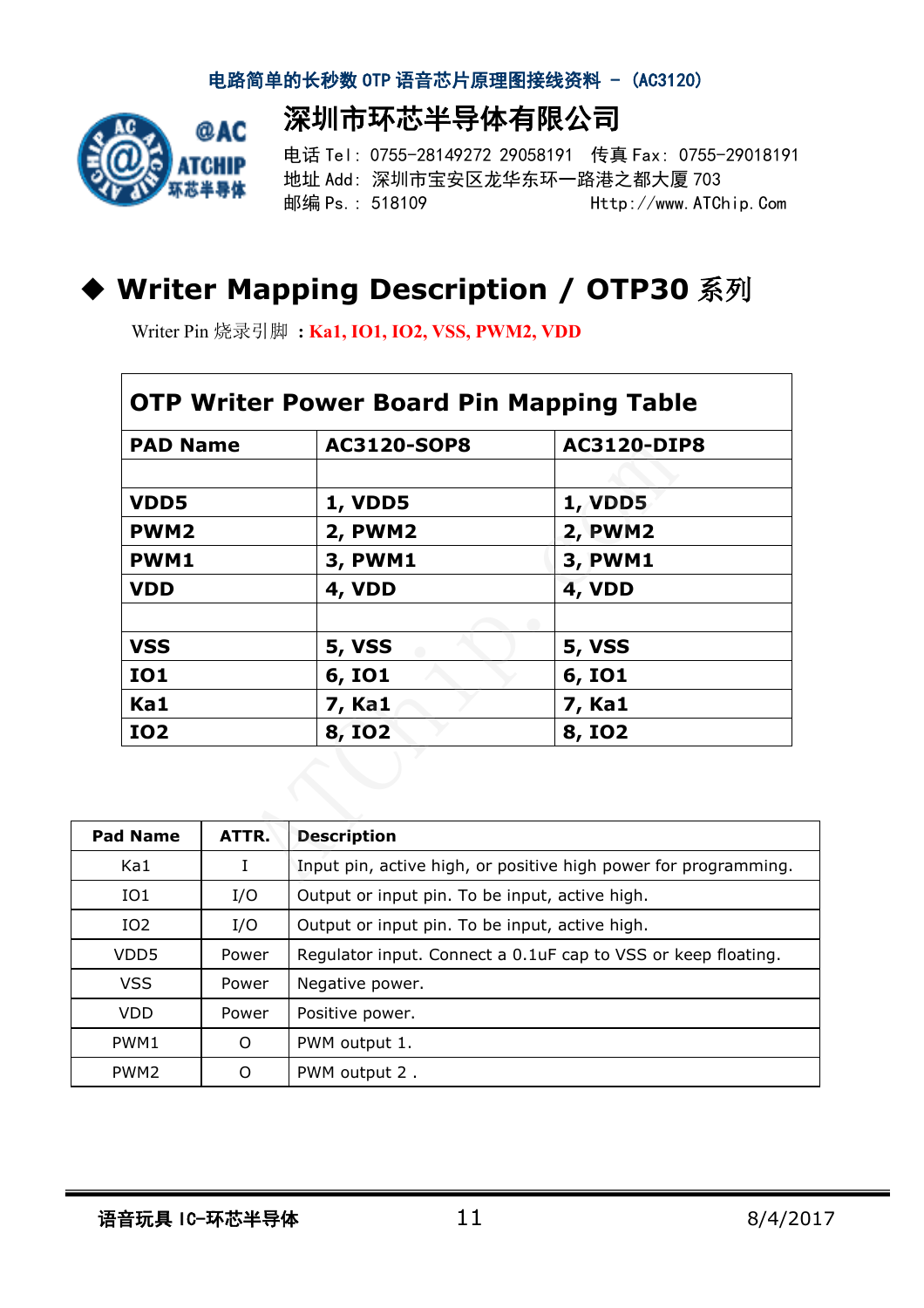![](_page_11_Picture_1.jpeg)

## 深圳市环芯半导体有限公司

电话 Tel: 0755-28149272 29058191 传真 Fax: 0755-29018191 地址 Add: 深圳市宝安区龙华东环一路港之都大厦 703 邮编 Ps.: 518109 Http://www.ATChip.Com

# **Descriptions**

The AC3120 is a single-chip voice synthesizing CMOS IC, and OTP (One Time Programming) IC that are designed to direct support Mask ROM products. Total Voice Length is 120 second at 6 KHz sampling. PWM voice output with high quality speech, it's embedded EPROM architecture, AC3120 has 1 input and 2 I/O pins. Through accurate internal oscillation, external Rosc is unnecessary. Maximum 32 voice groups. One Group contain several steps; Maximum 512 steps for all the Groups. A8C0 Support PCM data compression. Support Two mode trigger function (Stand Alone, Serial Trigger Mode). Easy use development system is for function selection and voice combination . PC download the ROM code by the USB Port . Pinternal oscili<br>Pps. One Group<br>S. A8C0 Suppolition (Stand Ali<br>In is for function<br>de by the USB

# **♦ Functions**

MAX voice file : 512 MAX Trigger Groups : 32 MAX Step : 512 Operating Voltage range:  $1.8V \sim 5.5V$ Total Voice Duration: 120" (720K Samples) I/O pin : 3 Voice output : PWM Sequential Key : Ka1 -> 32 Groups.  $IO1 - > 1$  Groups. IO2 -> 1 Group Debounce time : 50 us or 10 ms On/Off function : only for Ka1 Sequential Key for Volume control function. Step can change Trigger I/O Type, Trigger Mode & Output Status. **1S**<br>512<br>
oups : 32<br>
2<br>
ige range: 1.8V ~ 5.5V<br>
ation: 120″ (720K Samples)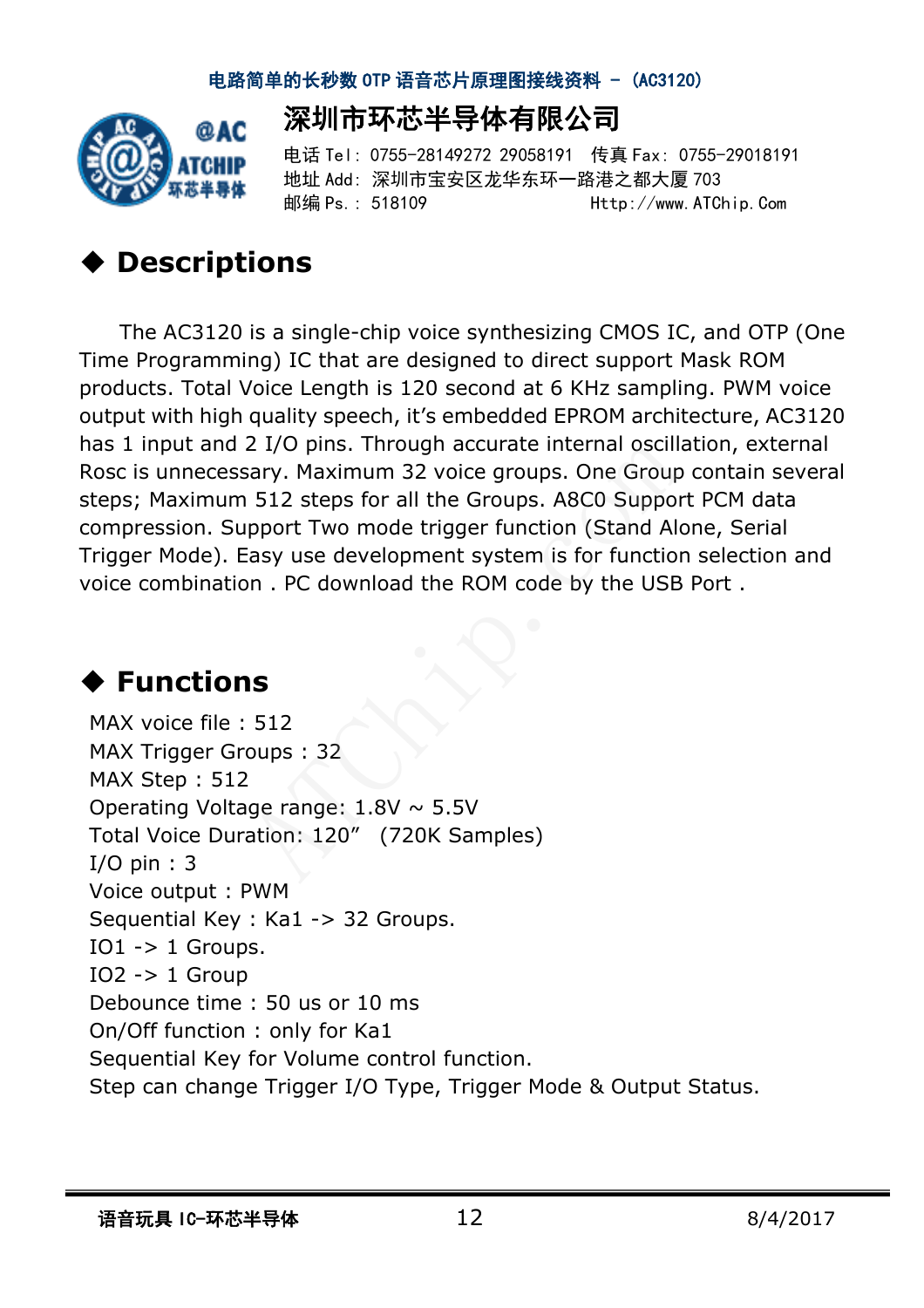![](_page_12_Picture_1.jpeg)

深圳市环芯半导体有限公司 电话 Tel: 0755-28149272 29058191 传真 Fax: 0755-29018191 地址 Add: 深圳市宝安区龙华东环一路港之都大厦 703

邮编 Ps.: 518109 Http://www.ATChip.Com

- l Trigger mode (for all Input pins) :
	- Key Stand-alone Trigger Mode :
		- A. Edge/Level
		- B. Hold/Unhold
		- C. Retrigger/Irretrigger
	- Serial Trigger Mode : (Count Reset Mode) Combinations of Ka1 and IO1 to trigger maximum 32 Voice Group. de)<br><sup>er</sup> maximum 32<br>Computer

## l **Play rate level**:

AC3120 can provide different play rate as follow:

12.7kHz 11.2kHz 10.0kHz 9.0kHz 8.2kHz 7.5kHz 7.0kHz 6.5kHz 6.0kHz 5.6kHz 5.3kHz 5.0kHz 4.7kHz 4.5kHz 4.3kHz 4.1kHz **level**:<br>provide different play rate as follo<br>2kHz 10.0kHz 9.0kHz<br>Hz 7.0kHz 6.5kHz<br>Hz 5.3kHz 5.0kHz<br>Hz 4.3kHz 4.1kHz

15.1kHz 13.3kHz 11.9kHz 10.7kHz 9.8kHz 9.0kHz 8.3kHz 7.7kHz 7.2kHz 6.8kHz 6.4kHz 6.0kHz 5.7kHz 5.4kHz 5.1kHz 4.9kHz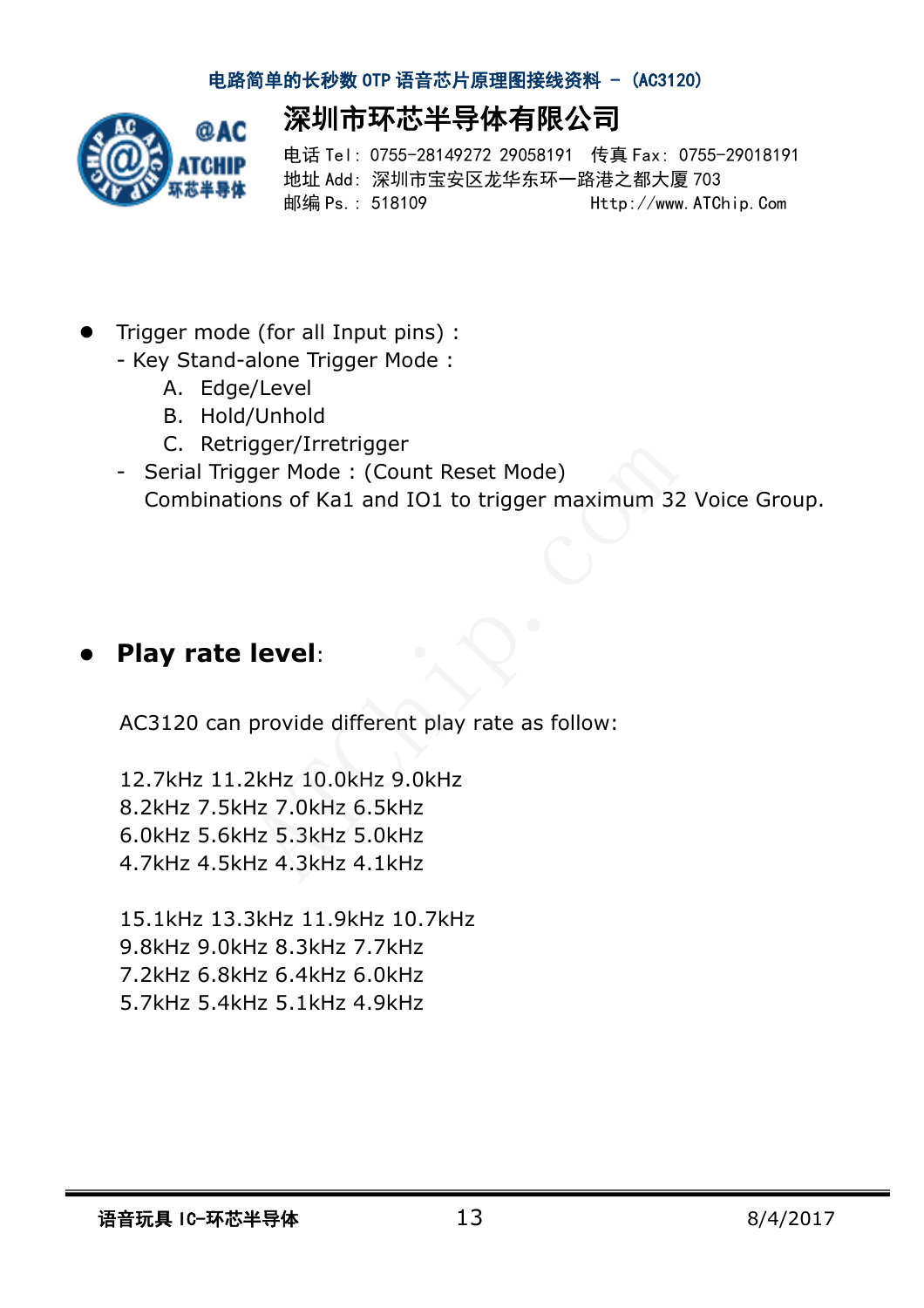深圳市环芯半导体有限公司

![](_page_13_Picture_1.jpeg)

电话 Tel: 0755-28149272 29058191 传真 Fax: 0755-29018191 地址 Add: 深圳市宝安区龙华东环一路港之都大厦 703 邮编 Ps.: 518109 Http://www.ATChip.Com

### **Output status** (for each Output pin):

- A. Stand by Status. (High/Low Status)
	- (1). Busy\_High active : 播放时输出高电平。(Drive 输出)
	- (2). Busy\_Low active : 播放时输出低电平。(Sink 输出)
- B. Busy Low Active, Stop Low Pulse. 停止播放时输出低电平脉冲。
- C. Busy High Active, Stop High Pulse. 停止播放时输出高电平脉冲。
- D. LED Flash at 6 Hz. 播放时 LED 6Hz Sink 输出闪烁
- E. LED Flash at 3 Hz. 播放时 LED 3Hz Sink 输出闪烁
- F. LED Flash at 12 Hz. 播放时 LED 12Hz Sink 输出闪烁。 佇止描成的制出員<br>Sink 输出闪烁<br>Sink 输出闪烁<br>Iz Sink 输出闪烁<br>ice. 随音乐节奏闪
- G. QIO signal Arbitrary Output with voice. 随音乐节奏闪烁

| Voice Play         |  | Voice | Mute<br>$- - - - -$                        |     |                    |
|--------------------|--|-------|--------------------------------------------|-----|--------------------|
| Stop_High pulse    |  |       |                                            |     | $-172ms$ at $6kHz$ |
| Stop_Low pulse     |  |       |                                            |     | 172ms at 6kHz      |
| Busy_High active   |  |       |                                            |     |                    |
| Busy_Low active    |  |       |                                            |     |                    |
| LED 3/6/12Hz flash |  |       | 3Hz, 6Hz or 12Hz for playing speed at 6kHz |     |                    |
| QIO signal         |  |       | * Arbitrary output with voice.             | vv∧ |                    |

※ 注意: 是指以 6kHz 的播放速度时 LED 闪烁的频率;不同的播放速度,LED 闪烁的频率也会不同。

※ Note: LED 3Hz / 6Hz / 12Hz flash rate at 6kHz sample.

All output pins support large-current output and can directly drive high brightness LED. (Iol=20mA @VDD=3V)

所有的输出脚都可提供大电流來直推高亮度 LED。(Iol=20mA @VDD=3V)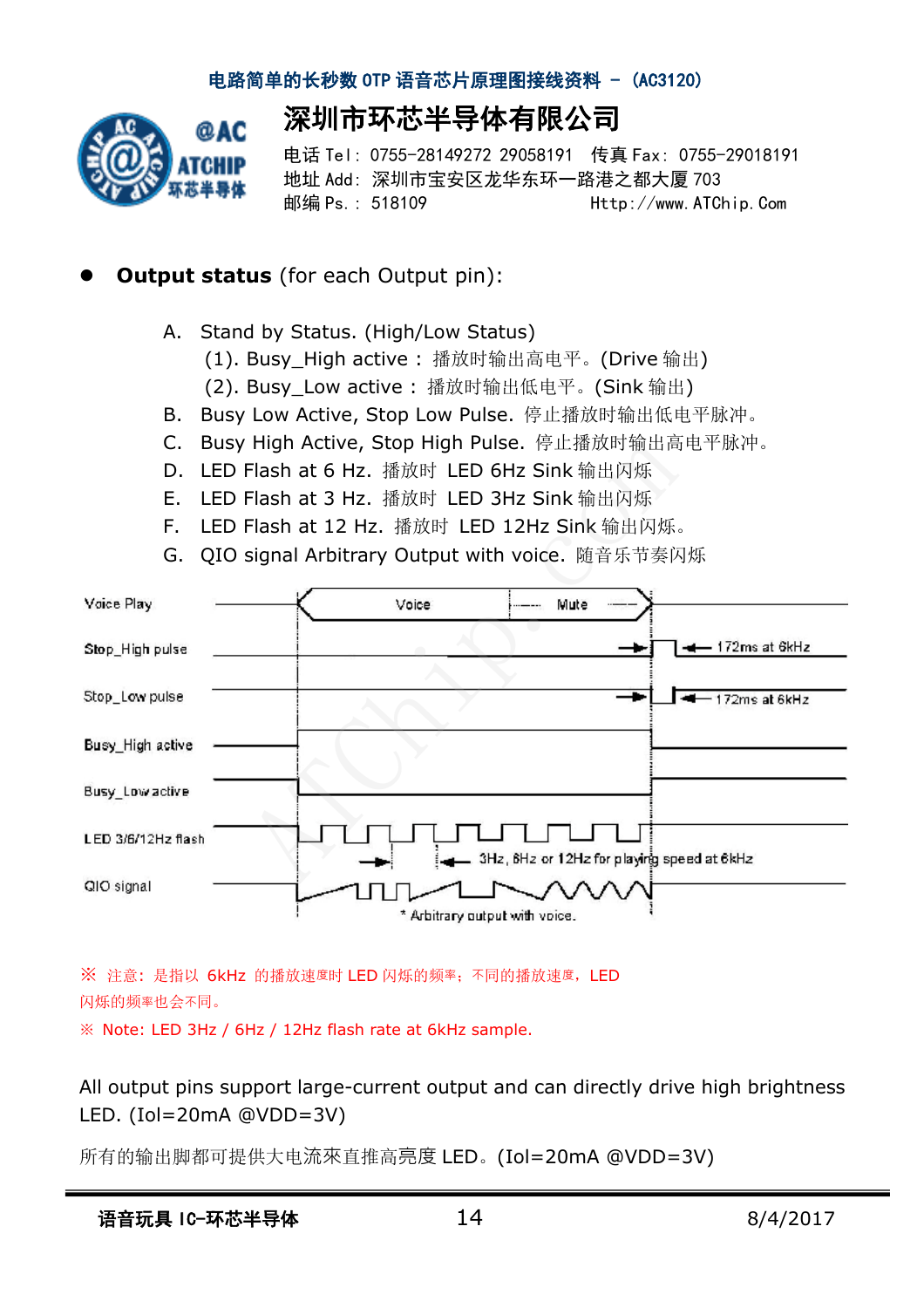深圳市环芯半导体有限公司

![](_page_14_Picture_1.jpeg)

电话 Tel: 0755-28149272 29058191 传真 Fax: 0755-29018191 地址 Add: 深圳市宝安区龙华东环一路港之都大厦 703 邮编 Ps.: 518109 Http://www.ATChip.Com

# ◆ AC3120 Serial Mode / 串行通讯触发模式 直推喇叭

此为芯片特殊用法, 资料仅供产品调试参考, 具体功能请以样品为准.

MCU 单片机语音芯片 PWM 复位串行通讯简单应用电路接线方法

![](_page_14_Figure_6.jpeg)